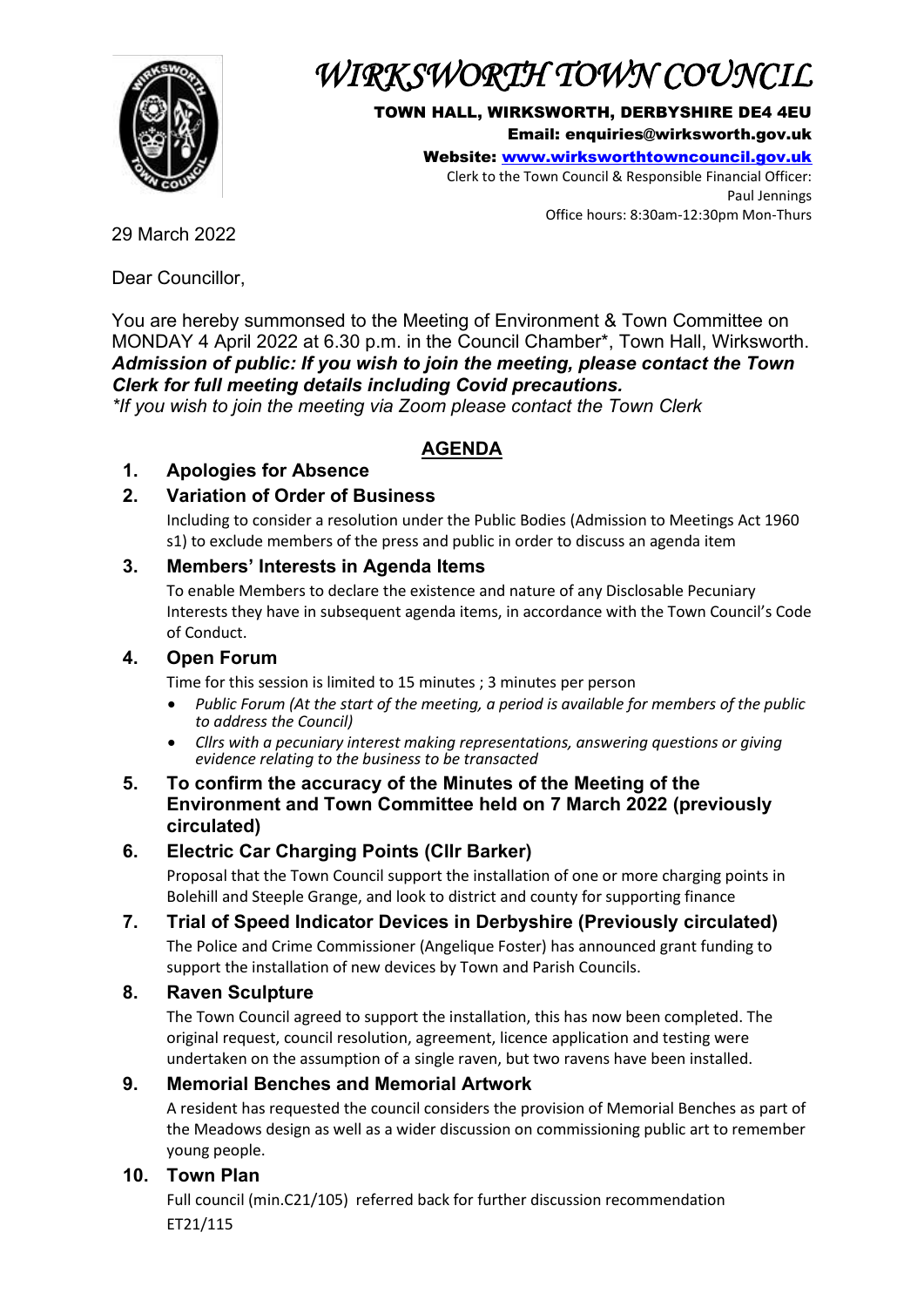REC that the Town Council establish a working party to determine the structure of the plan and then research and collect information to aid the preparation of the plan.

To consider the proposal (made during Full Council open forum on 21/2/22) to establish a Town Plan (not Neighbourhood Plan) to "plan for what people want Wirksworth to be in 10/15 years, to protect the identity of the town and provide a strategic plan to achieve this".

#### **11. Support Local**

It is proposed that a more proactive acknowledgement be made of the Town Council's (currently informal) policy of purchasing locally where possible. A statement could be added to officer email signatures and to the website similar to..

"It is Wirksworth Town Council's policy to use local suppliers and contractors wherever possible to support those who live and work in the area. This helps boost the local economy and reduces the miles travelled and therefore, our carbon footprint."

#### **12. Planning Applications received (Delegated Planning - Appendix 1)**

#### **13. Planning Decisions & Appeals (Appendix 2)**

Ø

Paul Jennings

Clerk to the Town Council & Responsible Financial Officer

#### **Appendix 1 - Planning Applications received**

| . .                                                                                              |                |                                                                                                                                               |  |
|--------------------------------------------------------------------------------------------------|----------------|-----------------------------------------------------------------------------------------------------------------------------------------------|--|
| 1                                                                                                | T/22/00025/TCA | Remove diseased bough of 1no. ash tree that overhangs pavement, road and power                                                                |  |
|                                                                                                  |                | line and pollard to approx 8 feet from ground of 3no. ash tree (previously trimmed by                                                         |  |
|                                                                                                  |                | Western Power)   Peakstones, The Lanes, Bolehill Matlock Derbyshire DE4 4GJ                                                                   |  |
| WTC - No comment, However Wirksworth Town Council has declared a Climate Emergency and therefore |                |                                                                                                                                               |  |
| supports any development or change that seeks to reduce the carbon footprint                     |                |                                                                                                                                               |  |
| $\mathcal{P}$                                                                                    | T/22/00021/TCA | Reduction from approx 8m to 4m in height of 1no. Holly Tree                                                                                   |  |
|                                                                                                  |                | 15 Gorsey Bank Wirksworth Matlock Derbyshire DE4 4AD                                                                                          |  |
| WTC - No comment, However Wirksworth Town Council has declared a Climate Emergency and therefore |                |                                                                                                                                               |  |
| supports any development or change that seeks to reduce the carbon footprint                     |                |                                                                                                                                               |  |
| 3                                                                                                | T/22/00015/TCA | Removal to ground level and possible removal of stump to 1no. Juniper T1 and 1no.<br>Conifer T2   31 Wash Green Wirksworth Derbyshire DE4 4FD |  |
| WTC - No comment, However Wirksworth Town Council has declared a Climate Emergency and therefore |                |                                                                                                                                               |  |
| supports any development or change that seeks to reduce the carbon footprint                     |                |                                                                                                                                               |  |
| 4                                                                                                | 22/00173/FUL   | Replace existing rooflights each measuring 28inch x 33inch with similar size                                                                  |  |
|                                                                                                  |                | conservation roof windows   29 West End Wirksworth Derbyshire DE4 4EG                                                                         |  |
| WTC - No comment, However Wirksworth Town Council has declared a Climate Emergency and therefore |                |                                                                                                                                               |  |
| supports any development or change that seeks to reduce the carbon footprint                     |                |                                                                                                                                               |  |
| 5                                                                                                | 22/00189/FUL   | Alterations to dwelling and replacement garden store   3 Little Bolehill Bolehill Matlock                                                     |  |
|                                                                                                  |                | Derbyshire DE4 4GR                                                                                                                            |  |
| WTC - No comment, However Wirksworth Town Council has declared a Climate Emergency and therefore |                |                                                                                                                                               |  |
| supports any development or change that seeks to reduce the carbon footprint                     |                |                                                                                                                                               |  |
| 6                                                                                                | 22/00180/FUL   | Change of use of land to a commercial wood yard (Class E) and the erection of welfare                                                         |  |
|                                                                                                  |                | and storage buildings with associated landscaping  Land Adjacent Ashleigh House,                                                              |  |
|                                                                                                  |                | Ravenstor Road Wirksworth Derbyshire                                                                                                          |  |
|                                                                                                  |                | WTC - No comment, However Wirksworth Town Council has declared a Climate Emergency and therefore                                              |  |
| supports any development or change that seeks to reduce the carbon footprint                     |                |                                                                                                                                               |  |
| $\overline{7}$                                                                                   | 22/00183/FUL   | First floor side extension                                                                                                                    |  |
|                                                                                                  |                | 25 Yokecliffe Avenue Wirksworth Matlock Derbyshire DE4 4DJ                                                                                    |  |
| WTC - No comment, However Wirksworth Town Council has declared a Climate Emergency and therefore |                |                                                                                                                                               |  |
| supports any development or change that seeks to reduce the carbon footprint.                    |                |                                                                                                                                               |  |
| 8                                                                                                | 22/00259/PDE   | Application for Larger Home Extension - Single storey rear extension projecting 4.5m                                                          |  |
|                                                                                                  |                | from rear wall with a maximum height of 2.3m to replace conservatory                                                                          |  |
|                                                                                                  |                | 7 Mountford Avenue Wirksworth Matlock Derbyshire DE4 4AT                                                                                      |  |
| WTC - No comment, However Wirksworth Town Council has declared a Climate Emergency and therefore |                |                                                                                                                                               |  |
| supports any development or change that seeks to reduce the carbon footprint.                    |                |                                                                                                                                               |  |
| 9                                                                                                | 22/00247/FUL   | Erection of a single storey lean-to, two storey bay windows and installation of french                                                        |  |
|                                                                                                  |                | windows                                                                                                                                       |  |
|                                                                                                  |                | 24 New Road Bolehill Matlock Derbyshire DE4 4GL                                                                                               |  |
| WTC - No comment, However Wirksworth Town Council has declared a Climate Emergency and therefore |                |                                                                                                                                               |  |
| supports any development or change that seeks to reduce the carbon footprint.                    |                |                                                                                                                                               |  |
| 10                                                                                               | 22/00246/FUL   | Erection of porch                                                                                                                             |  |
|                                                                                                  |                | 13 Beech Court Wirksworth Matlock Derbyshire DE4 4FX                                                                                          |  |